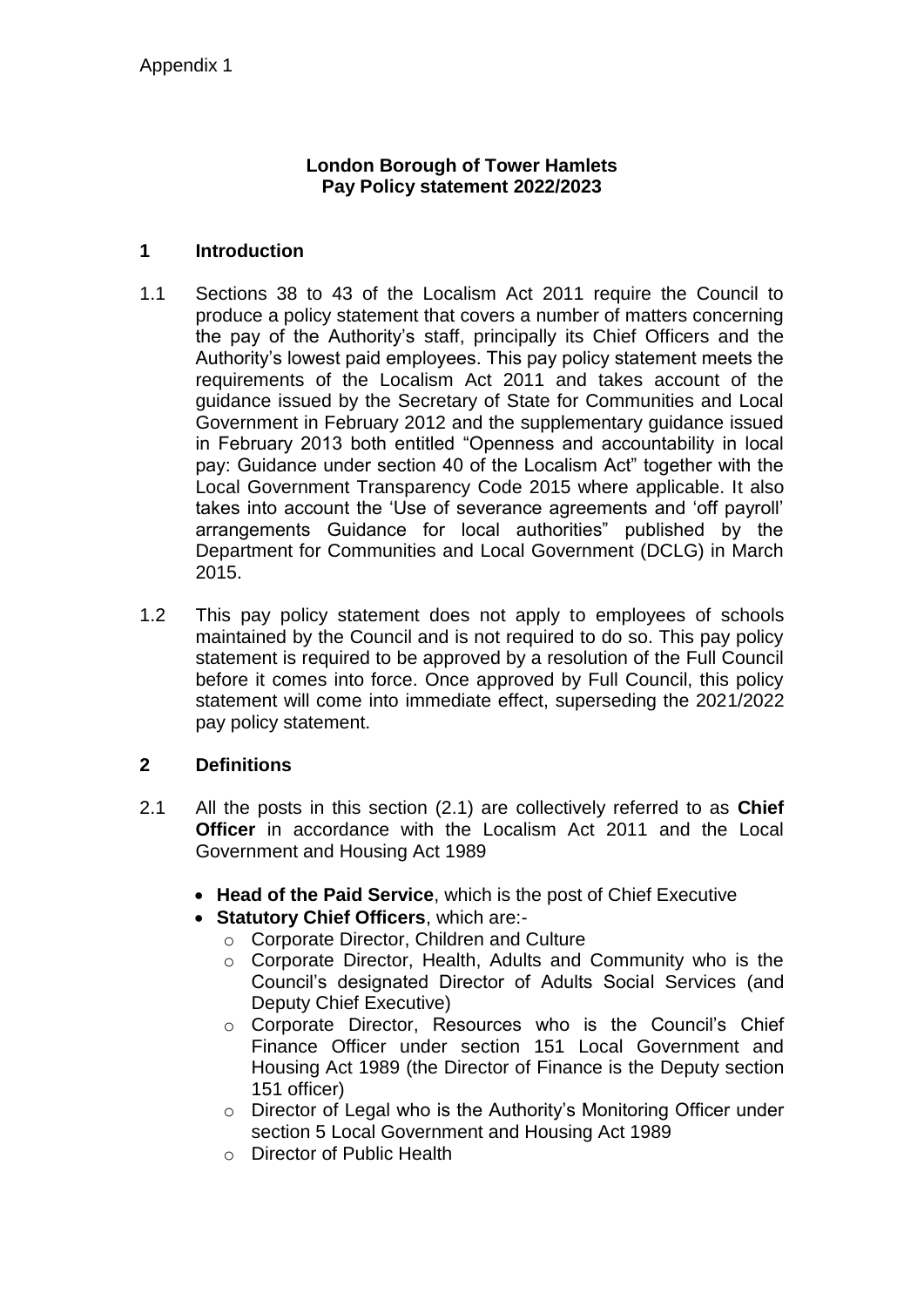**Non-statutory Chief Officers and Deputy Chief Officers**, which are:-

- o The Corporate Director, Place
- o Directors that report to a Chief Officer.
- 2.2 The **Lowest Paid Employees** are defined as employees paid on Spinal Column Point 1 of the National Joint Council (NJC) for Local Government Services pay scales. This definition has been adopted as it is the lowest level of remuneration attached to a post in this Authority (see section 6 below).

### **3 Pay and grading structure**

- 3.1 The majority of employees' pay and conditions of service are agreed nationally either via the National Joint Council (NJC) for Local Government Services, or the Joint National Council (JNC) for Chief Officers, with regional or local variations.
- 3.2 The rest of the workforce are employed on Soulbury conditions of service, some on conditions determined by the Joint National Council for Youth and Community Workers, some staff covered by the School Teachers Pay and Conditions Document and some staff on locally agreed terms and conditions for Lecturers and Tutors.
- 3.3 There are also a number of staff who are protected by the provisions of TUPE (Transfer of Undertakings (Protection of Employment) Regulations 2006) following transfers into the organisation and have retained their existing terms and conditions.
- 3.4 It is the practice of the Council to seek the views of local trade unions on pay related matters, recognising that elements are settled within a national framework.
- 3.5 For staff on NJC terms and conditions, the Council uses the national pay spine to determine its pay scale, which is now made up of lettered grades.
- 3.6 All roles are evaluated as follows i) Up to Grade O under the Greater London Provincial Council (GLPC) job evaluation scheme; ii) Grade P under a local variation to the GLPC job evaluation scheme; and iii) Above Grade P under the Joint Negotiating Committee for Chief Officers job evaluation scheme.
- 3.7 The Council signed a Single Status agreement in April 2008 with trade unions. This brought former manual grades into the GLPC job evaluation scheme and replaced spot points with narrow grade bands. This has been implemented by the Council. One of the key aims of the agreement was to eliminate potential pay inequality from previous pay structures and ensure that new pay structures are free from discrimination.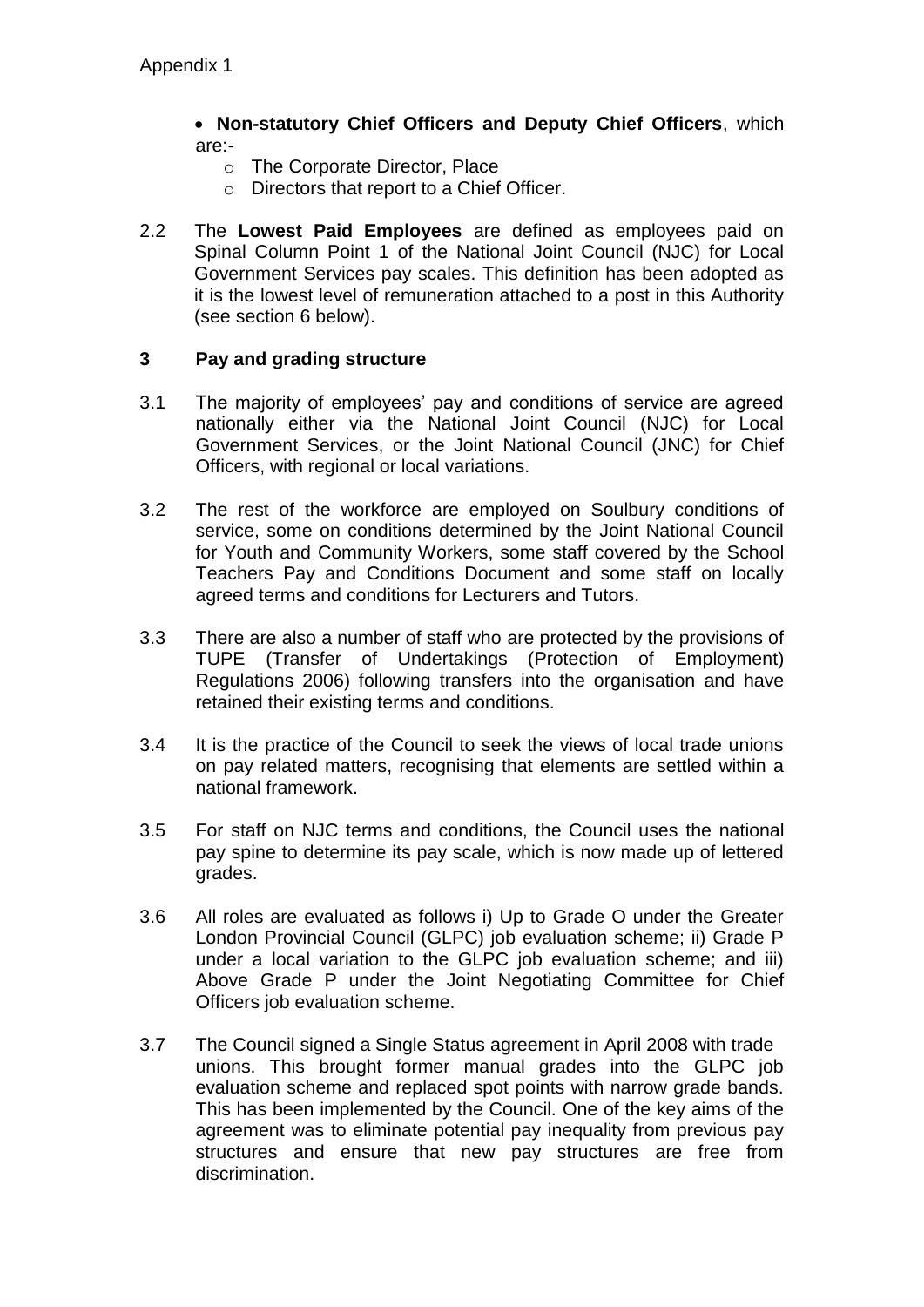- 3.8 New and changed jobs are evaluated using the relevant job evaluation scheme, with the appropriate grade being determined using a range of factors.
- 3.9 The scale point on which an individual is appointed to the post is normally the lowest of the grade but will depend on skills and experience. There may be exceptional circumstances where an individual may be appointed higher (e.g. to match a current salary) which would require the relevant evidence and appropriate approval.

#### **4 Head of Paid Service, Statutory Chief Officer, Non-Statutory Chief Officer and Deputy Chief Officer remuneration**

- 4.1 Pay for the Head of Paid Service; Corporate Director, Children and Culture; Corporate Director, Health, Adults and Community; Corporate Director, Resources; and Corporate Director, Place is made up of 3 elements:
	- · Basic pay (defined by a locally agreed grade)
	- · London weighting allowance
	- · Travel allowance payment
- 4.2 The Chief Executive receives fee payments pursuant to his appointment as Returning Officer at elections.
- 4.3 Directors; other non-statutory Chief Officers and Deputy Chief Officers receive basic pay (defined by a locally agreed grade).
- 4.4 Chief Officer salary data is published on the Council's website as part of the Government's transparency agenda. For details, please see [here.](https://www.towerhamlets.gov.uk/lgnl/council_and_democracy/Transparency/staff_and_trade_unions.aspx)

#### **5 Salary packages**

- 5.1 All salary packages for posts at Chief Officer level are in line with locally agreed pay scales.
- 5.2 All salary packages for posts at Chief Officer level of £100,000 or more will be subject to General Purposes Committee approving the structure and grade for posts at Chief Officer level – and noting by Full Council.

#### **6 Lowest paid employees (excluding Schools based staff)**

6.1 The Council's lowest paid London based employees are those who are paid on the lowest scale point, which is above the level of London Living Wage.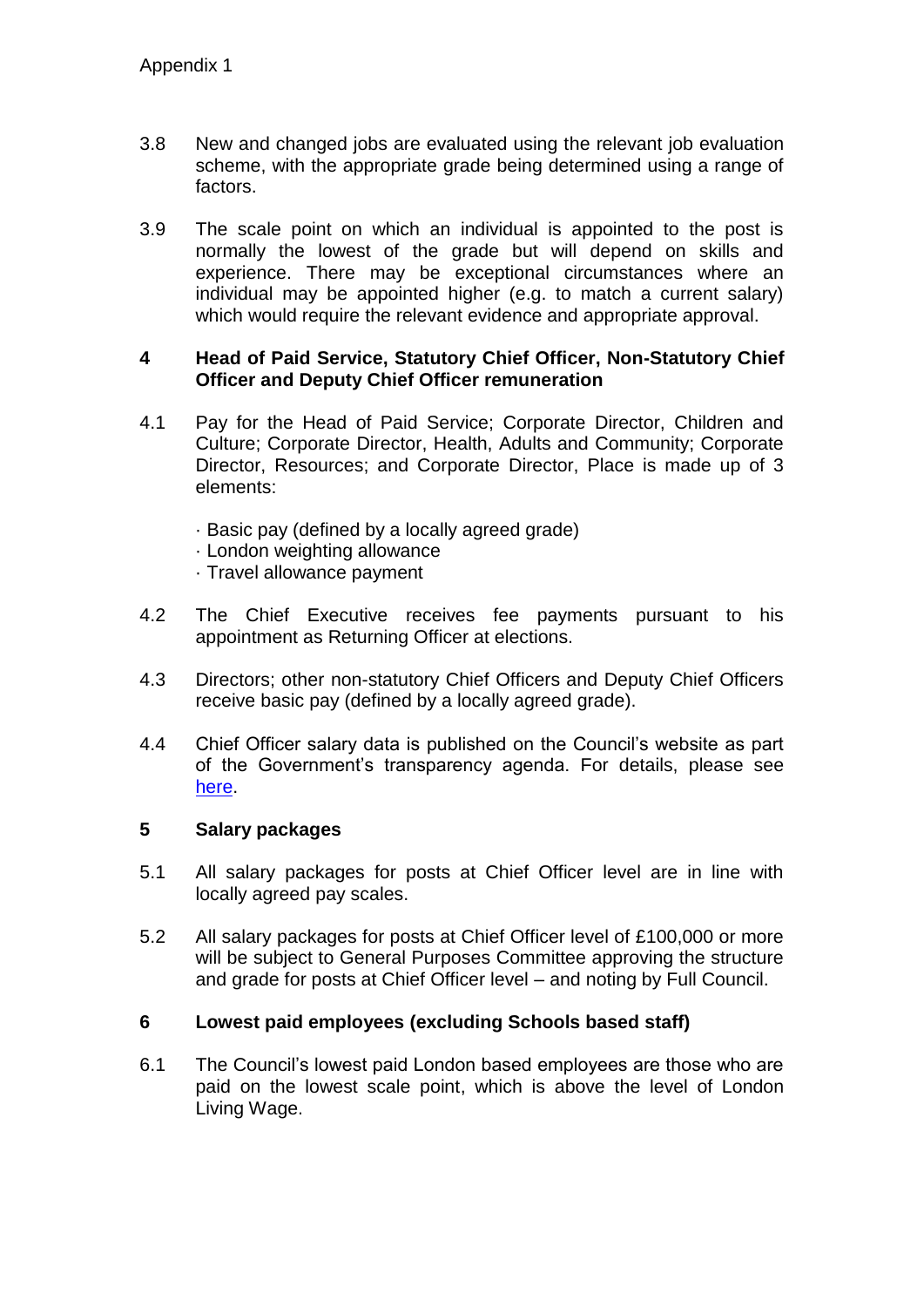- 6.2 The Council's lowest paid non London based employees are those who are paid on the lowest scale point, which is above the level of National Living Wage.
- 6.3 The Council's Apprentices are paid at least the London Living Wage rate.
- 6.4 The Council will implement the increase to the London Living Wage on 01 April 2022 and as the London Living Wage rises in future years, the council will continue to increase pay levels for the lowest paid staff to ensure that they are paid the nearest scale point above the London Living Wage.

# **7 National pay bargaining**

- 7.1 Annual pay increases across the Council's grades are set through the process of national pay bargaining which the Council subscribes to.
- 7.2 The Council contributes to the negotiation process by providing an employer view through the annual Local Government Employers' regional pay briefings. The employers' side then negotiate with trade unions at a national level.
- 7.3 National pay rates are set using a number of factors, including:
	- · The sector's ability to pay
	- · Movement in market rates
	- · Inflation levels
	- · Other pay awards
	- · The Government's policy position regarding public sector pay

## **8 Starting salaries and salary progression**

8.1 Starting salaries for staff shall be based on the lowest spinal column point of the grade, unless the individual is already earning more than this, in which case we will match their salary where this is available to match. Staff will only be placed on a higher spinal column point in exceptional circumstances. Directors can authorise appointment to one spinal column point higher. Appointment to a spinal column point above this.is subject to evidence and a business case agreed before an offer is made to a candidate and in line with budget affordability. This must be pre-agreed by the relevant Head of HR/Senior HR Business Partner, on behalf of the Director of Workforce, OD and Business Support, ahead of offers being made. The exception to this provides the Chief Executive authority to agree and set pay for Corporate Directors and Directors in conjunction with the Director of Workforce, OD and Business Support.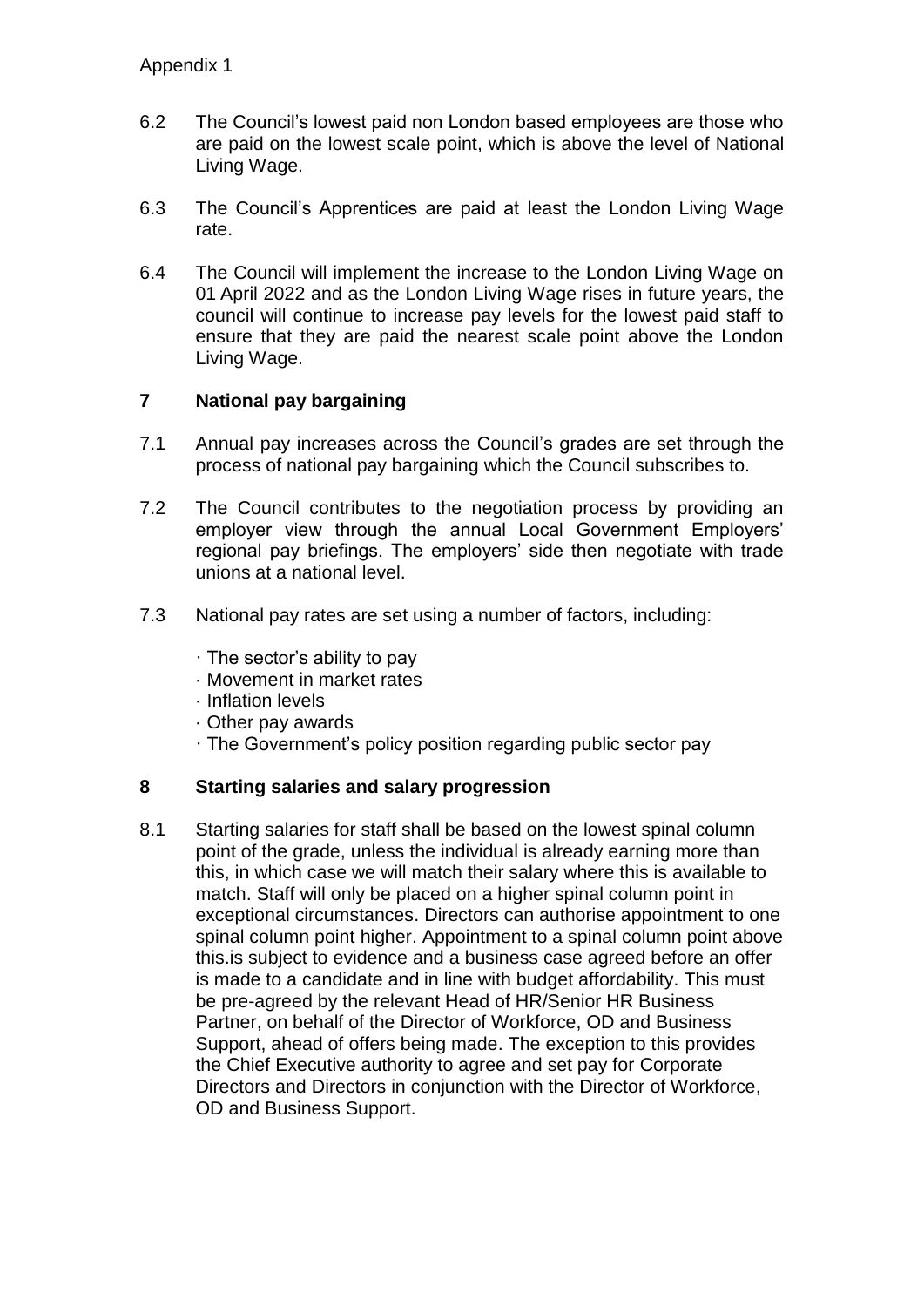- 8.2 There should be no increase in spinal points for staff directly matched to a post as part of internal restructuring. If staff are directly matched at the same grade, they should be on the same salary point. If staff are directly matched at a higher grade, it should be at the bottom spinal point of the new grade. If there is a cross over in spinal point between the old and new grade the individual stays at the same spinal point in the new grade.
- 8.3 For staff below Chief Officer level, incremental progression is on an annual basis for those staff who are not at the top of their grade. In exceptional circumstances an increment may be withheld due to poor performance. Chief Officers have to demonstrate satisfactory performance through a formal annual appraisal before being awarded incremental progression.

## **9 Additional payments and allowances**

- 9.1 A range of allowances and payments are paid as appropriate to the nature and requirement of specific posts, groups of posts and working patterns. These include car and travel allowances, overtime, standby, weekend and night work, shift and call-out payments.
- 9.2 Staff undertaking additional duties to a more senior grade will receive payment as appropriate using clear criteria, and where a clear business need is identified.
- 9.3 The Council has a staff relocation package, available to new entrants to the Council's employment, and subject to tight eligibility criteria, for which appropriate approval must obtained prior to any offer of employment.
- 9.4 The Council's Director of Workforce, OD and Business Support also has authority to agree the payment of market supplements and other payments for recruitment and retention purposes, where there is a strong business case and appropriate criteria are met. (Details are set out in the Council's Market Supplement Policy and Recruitment and Retention Policy).
- 9.5 The Council does not currently operate a performance related pay scheme or bonus scheme.
- 9.6 Where a negotiated settlement is appropriate in circumstances which do not amount to a dismissal, it will be approved by the Head of Paid Service or a Corporate Director in consultation with the Monitoring Officer and Section 151 Officer and input from the Director of Workforce, OD and Business Support.

#### **10 Pensions**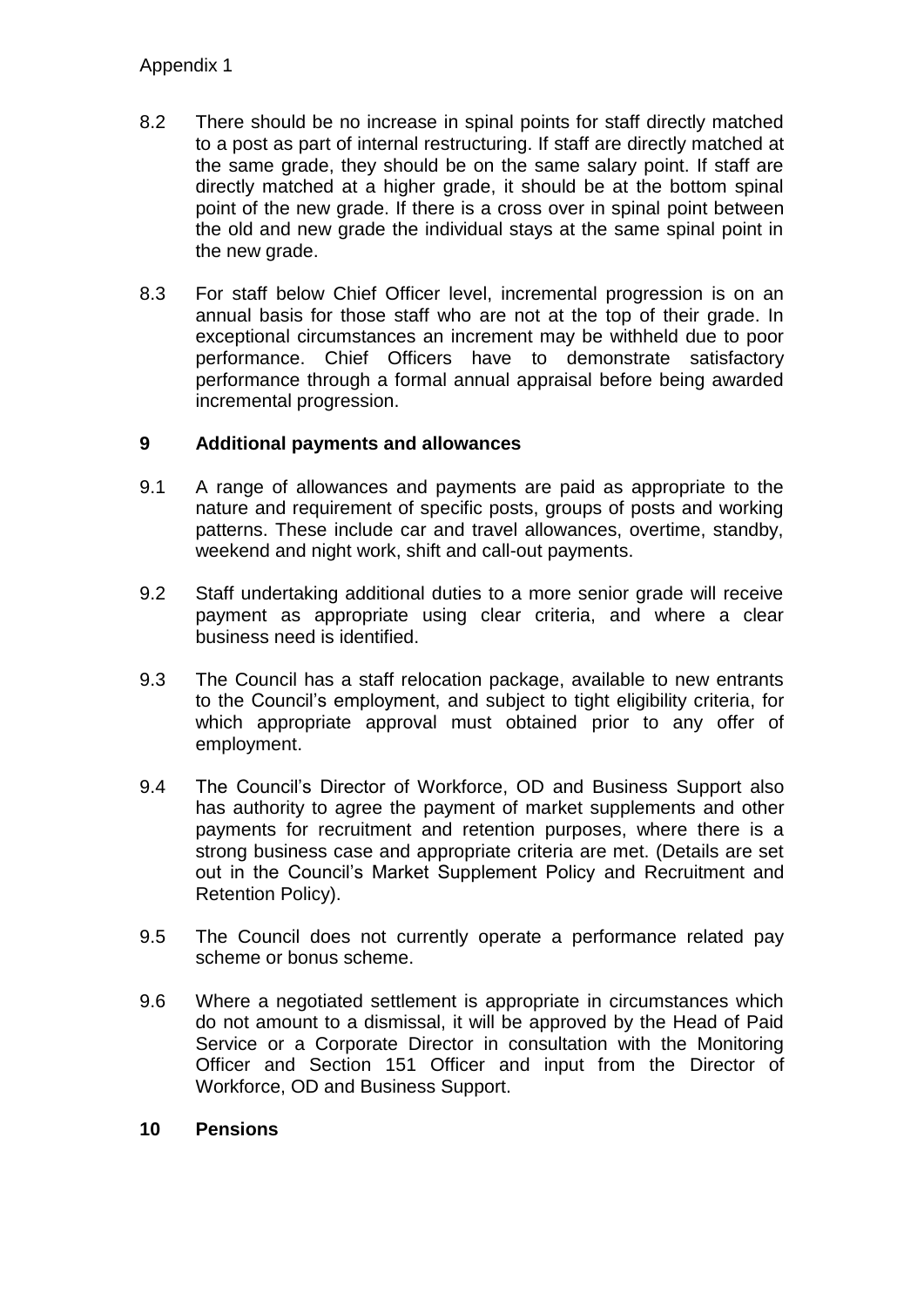- 10.1 All employees (with the exceptions set out below) of the Council up to 75 years of age and who have a contract of more than 3 months' duration are entitled to join the Local Government Pension Scheme (LGPS). Decisions on delegated provisions are agreed by the Pensions Committee. The LGPS is a contributory scheme, whereby the employee contributes from their salary. The level of contribution is determined by whole time salary and contribution levels are set by Government who then advise the employer.
- 10.2 All employees of the Council from 18 to 75 years of age and who are employed on Teacher, Youth Work or Tutor/Lecturer terms and conditions are entitled to join the Teachers' Pension Scheme. The Teachers' Pension Scheme is a contributory scheme, whereby the employee contributes from their salary and contribution levels are set by Government.

### **11 Non-permanent workforce resources**

- 11.1 To ensure flexibility in delivering services, the Council supplements its employee workforce with workers who are not Council employees or on the Council payroll. This non-permanent resource includes consultants and interims, procured through approved third party providers or the Council's agency contract.
- 11.2 In managing its non-permanent workforce resource, the Council seeks to ensure that: the Council and the wider public sector achieve value for money; tax and national insurance liabilities are managed appropriately; and contractual relationships between the Council, workers and third parties are properly reflected. In this regard, it is the Council's policy not to engage directly with self-employed individuals, or wholly owned one person limited companies in all but the rarest of exceptions. Where such arrangements are used, the Council seeks to limit them to a maximum duration of 24 months.
- 11.3 Where it is necessary to engage a worker, it will usually be on a rate that is comparable with the grade for the post, where there is a clear comparator.

## **12 Compensation for loss of office**

#### *12.1 Financial terms for redundancy*

The Council has guidance linked to its policy for Handling Organisational Change which sets out the terms for redundancy and early termination of staff (subject to qualifying criteria), which apply to all staff. In certain circumstances, individuals may also qualify for early release of their pension. The Handling Organisational Change policy does not apply to Chief Officers.

*12.2 Redundancy/severance packages*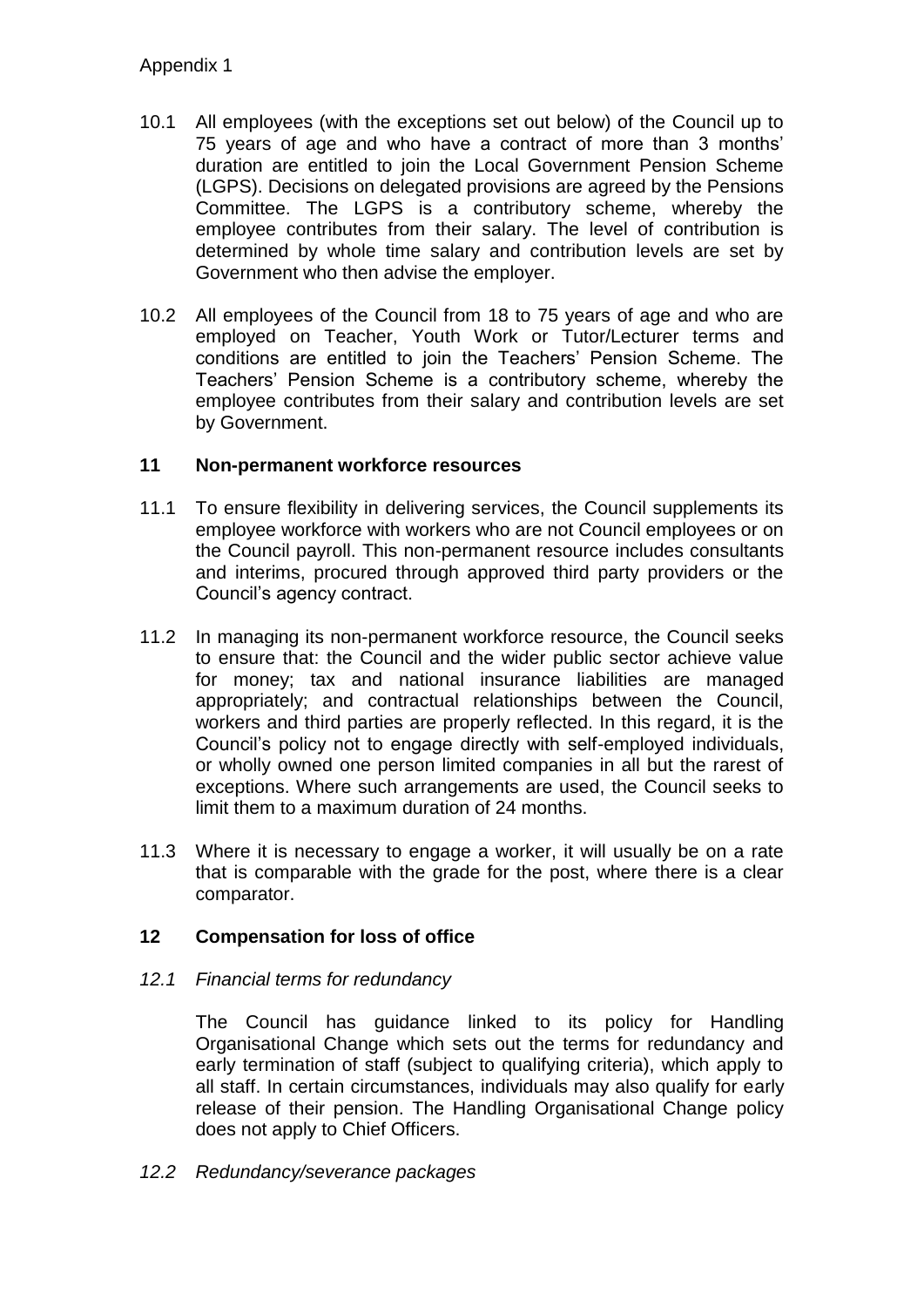A severance package for any member of staff of £100,000 or more (including an employee's right to contractual redundancy/severance and pension/pension lump sum payments) will be subject to the approval of General Purposes Committee and noting by Full Council.

#### *12.3 Ill health*

Where termination of employment arises from ill health, payments will be made in accordance with the contract of employment. In certain circumstances, individuals may also qualify for early release of their pension.

*12.4 Re-employment or re-engagement following redundancy/early retirement/receipt of compensation for loss of office*

Any member of staff who has left the Council by reason of redundancy or early retirement and received a redundancy/severance payment is required to have a gap before reemployment. The gap should be at least 2 years after the date of termination for all staff who left due to compulsory redundancy or voluntary redundancy before they can return, either as a directly employed member of staff, an agency worker or a consultant. This does not prevent them from working in Tower Hamlets Schools during this period.

- 12.4.1 To allow for exceptional circumstances, when it might be necessary to reemploy or re-engage someone sooner than set out above, a Director, in conjunction with the Director of Workforce, OD and Business Support, and after consultation with the Chair of the General Purposes Committee, has authority to waive the 2 year requirement (as appropriate), provided there is justification.
- 12.4.2 If the Repayment of Public Sector Exit Payments Regulations 2016 come into force, any employee or office holder who earns above the threshold set out in the Regulations, will be required to repay in full or part, to the employer who made the payment, any exit payment they receive should they return to any part of the public sector (see the Regulations for a full list), either on or off payroll, within 12 months. This is in addition to the requirements already set out in the Redundancy Payments (Continuity of Employment in Local Government, etc.) (Modification) Order 1999. This requirement can only be waived in exceptional circumstances and by a decision of Full Council.
- 12.4.3 If the Public Sector Exit Payment Regulations 2016 come into force, they will introduce a £95k cap on the total value of exit payments. This cap will include all forms of exit payment available to employees on leaving employment, for example cash lump sums, such as redundancy payments, the cost to the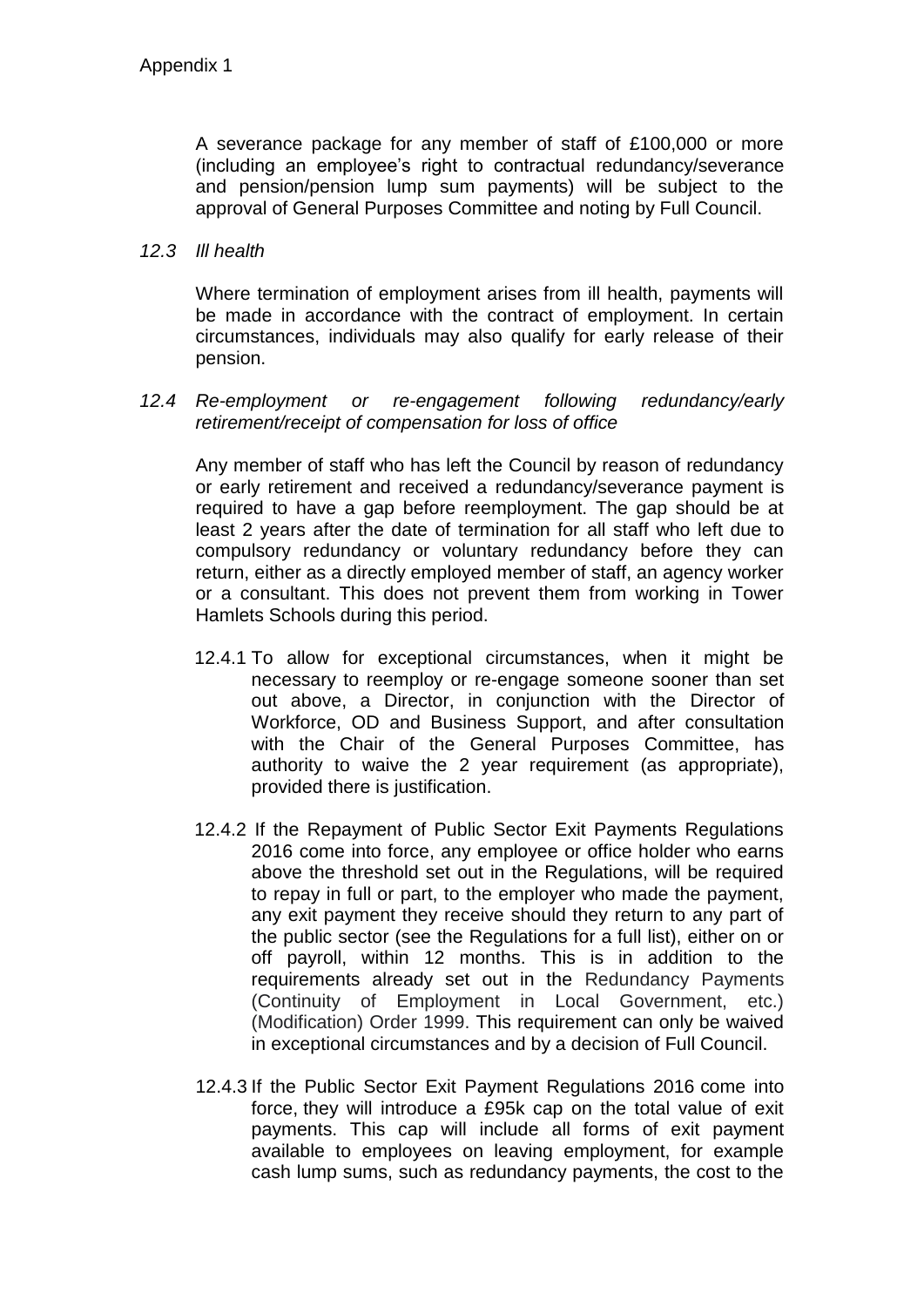employer of funding early access to unreduced pensions ('pension strain'), severance payments, ex gratia payments and other non-financial benefits, such as additional paid leave. This requirement can only be waived in exceptional circumstances and by a decision of Full Council.

### **13 Pay multiples / comparisons**

- 13.1 The Council's pay and grading structures reflect a wide range of job requirements and levels of responsibility across the organisation, with pay and grading being determined by the Council's job evaluation schemes.
- 13.2 The pay ratio demonstrating the relationship between the Council's highest paid employee (total salary package) and the median (midpoint between the highest and lowest) salary position of the nonschools workforce is 1:5.57.
- 13.3 The pay ratio demonstrating the relationship between the Council's highest paid employee (total salary package) and the lowest salary of the non-schools workforce is 1:11.43.
- 13.4 The Council will have regard to its pay ratios and keep them under review, seeking to balance the following:
	- Ensuring appropriate reward mechanisms which value knowledge, skills and experience at a senior level, and ensure that the Council can recruit and retain the best talent
	- Addressing its commitment to matching the London Living Wage for our lowest paid staff, and encouraging the developmental progression for staff in the lowest graded roles.

## **14 Equality issues**

14.1 The policy elements described in this report derive from national terms and conditions and bargaining, or local discretion. The Council has a keen regard for equality issues and should any changes be made to the pay policy in the future, proposals would go through an Equality Analysis. One of the key aims of Single Status agreement was to eliminate potential pay inequality from previous pay structures and ensure that new pay structures are free from discrimination.

#### **15 Review**

15.1 The Pay Policy Statement is reviewed annually and submitted to General Purposes Committee for noting and Council for approval. In the interests of improving accountability and transparency, all appointments made to posts attracting remuneration of £100,000 or more per annum and all severance packages of £100,000 or more during the previous financial year shall be highlighted to Full Council.